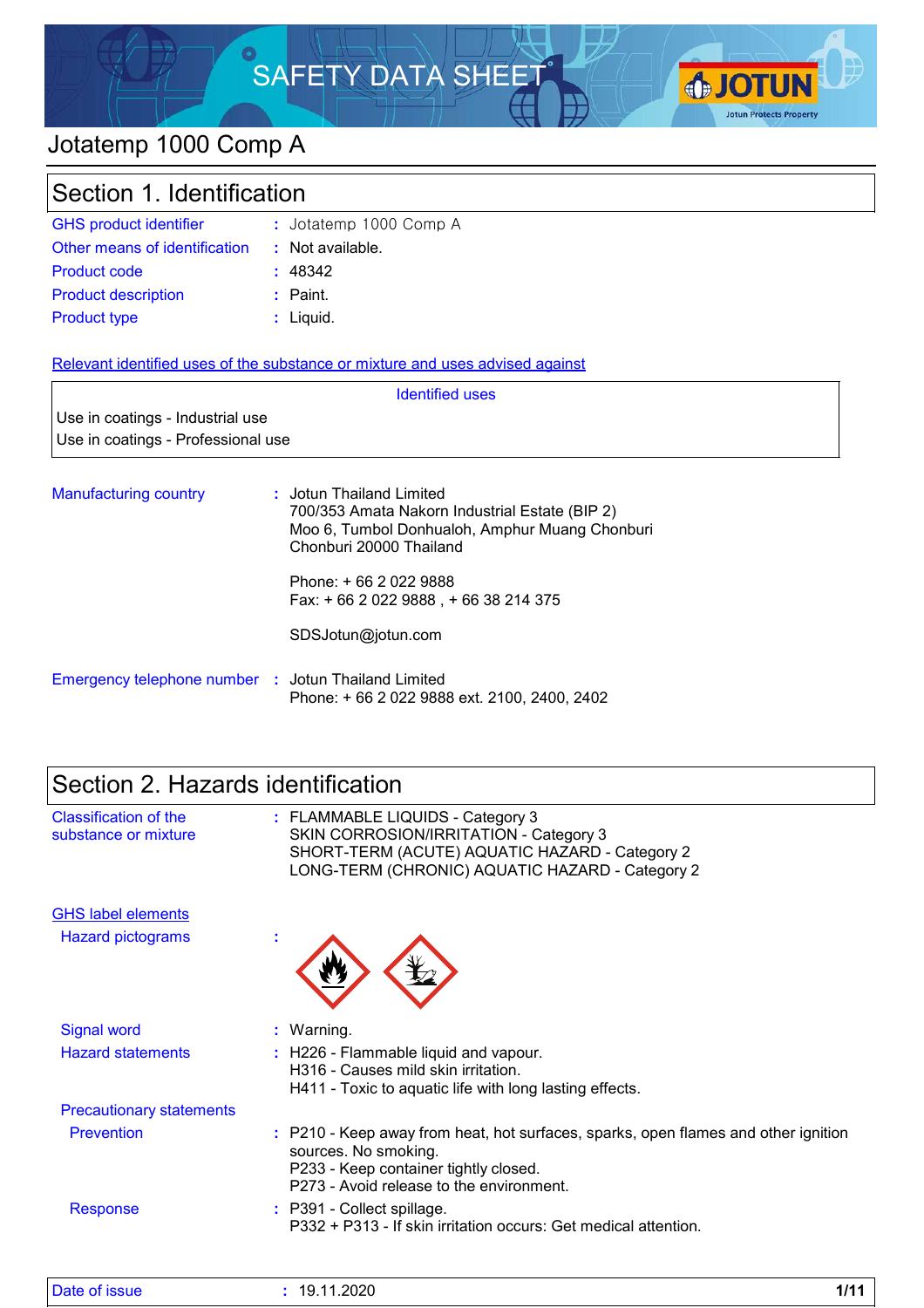### Section 2. Hazards identification

| <b>Storage</b>             | : P403 - Store in a well-ventilated place.<br>P235 - Keep cool.                                                               |
|----------------------------|-------------------------------------------------------------------------------------------------------------------------------|
| <b>Disposal</b>            | : P501 - Dispose of contents and container in accordance with all local, regional,<br>national and international regulations. |
| Other hazards which do not | None known.                                                                                                                   |

Other hazards which do not result in classification

### Section 3. Composition/information on ingredients

| Substance/mixture                              | : Mixture |
|------------------------------------------------|-----------|
| Other means of identification : Not available. |           |

| <b>CAS number/other identifiers</b> |                   |
|-------------------------------------|-------------------|
| <b>CAS</b> number                   | : Not applicable. |
| EC number                           | : Mixture.        |
| Product code                        | : 48342           |
|                                     |                   |

| Ingredient name             | %          | <b>CAS</b> number |
|-----------------------------|------------|-------------------|
| trizinc bis(orthophosphate) | 1≥10 - <25 | 7779-90-0         |
| xylene                      | $≤7.4$     | 1330-20-7         |
| 2-butoxyethanol             | 1≤2.5      | 111-76-2          |
| lethylbenzene               | ∣≤3        | 100-41-4          |

There are no additional ingredients present which, within the current knowledge of the supplier and in the concentrations applicable, are classified as hazardous to health or the environment and hence require reporting in this section.

Occupational exposure limits, if available, are listed in Section 8.

### Section 4. First aid measures

| <b>Description of necessary first aid measures</b> |                                                                                                                                                                                                                                                                                                                                                                                                                                                                                                                                                                                                                                                                                                                                                                                                                              |
|----------------------------------------------------|------------------------------------------------------------------------------------------------------------------------------------------------------------------------------------------------------------------------------------------------------------------------------------------------------------------------------------------------------------------------------------------------------------------------------------------------------------------------------------------------------------------------------------------------------------------------------------------------------------------------------------------------------------------------------------------------------------------------------------------------------------------------------------------------------------------------------|
| Eye contact                                        | : Immediately flush eyes with plenty of water, occasionally lifting the upper and lower<br>eyelids. Check for and remove any contact lenses. Continue to rinse for at least 10<br>minutes. If irritation persists, get medical attention.                                                                                                                                                                                                                                                                                                                                                                                                                                                                                                                                                                                    |
| Inhalation                                         | : Remove victim to fresh air and keep at rest in a position comfortable for breathing.<br>If not breathing, if breathing is irregular or if respiratory arrest occurs, provide<br>artificial respiration or oxygen by trained personnel. It may be dangerous to the<br>person providing aid to give mouth-to-mouth resuscitation. Get medical attention if<br>adverse health effects persist or are severe. If unconscious, place in recovery<br>position and get medical attention immediately. Maintain an open airway. Loosen<br>tight clothing such as a collar, tie, belt or waistband.                                                                                                                                                                                                                                 |
| <b>Skin contact</b>                                | : Flush contaminated skin with plenty of water. Remove contaminated clothing and<br>shoes. Continue to rinse for at least 10 minutes. Get medical attention if adverse<br>health effects persist or are severe. Wash clothing before reuse. Clean shoes<br>thoroughly before reuse.                                                                                                                                                                                                                                                                                                                                                                                                                                                                                                                                          |
| Ingestion                                          | : Wash out mouth with water. Remove dentures if any. Remove victim to fresh air<br>and keep at rest in a position comfortable for breathing. If material has been<br>swallowed and the exposed person is conscious, give small quantities of water to<br>drink. Stop if the exposed person feels sick as vomiting may be dangerous. Do not<br>induce vomiting unless directed to do so by medical personnel. If vomiting occurs,<br>the head should be kept low so that vomit does not enter the lungs. Get medical<br>attention if adverse health effects persist or are severe. Never give anything by<br>mouth to an unconscious person. If unconscious, place in recovery position and get<br>medical attention immediately. Maintain an open airway. Loosen tight clothing such<br>as a collar, tie, belt or waistband. |

Most important symptoms/effects, acute and delayed

| Date of issue | .11.2020<br>1Q | 0141 |
|---------------|----------------|------|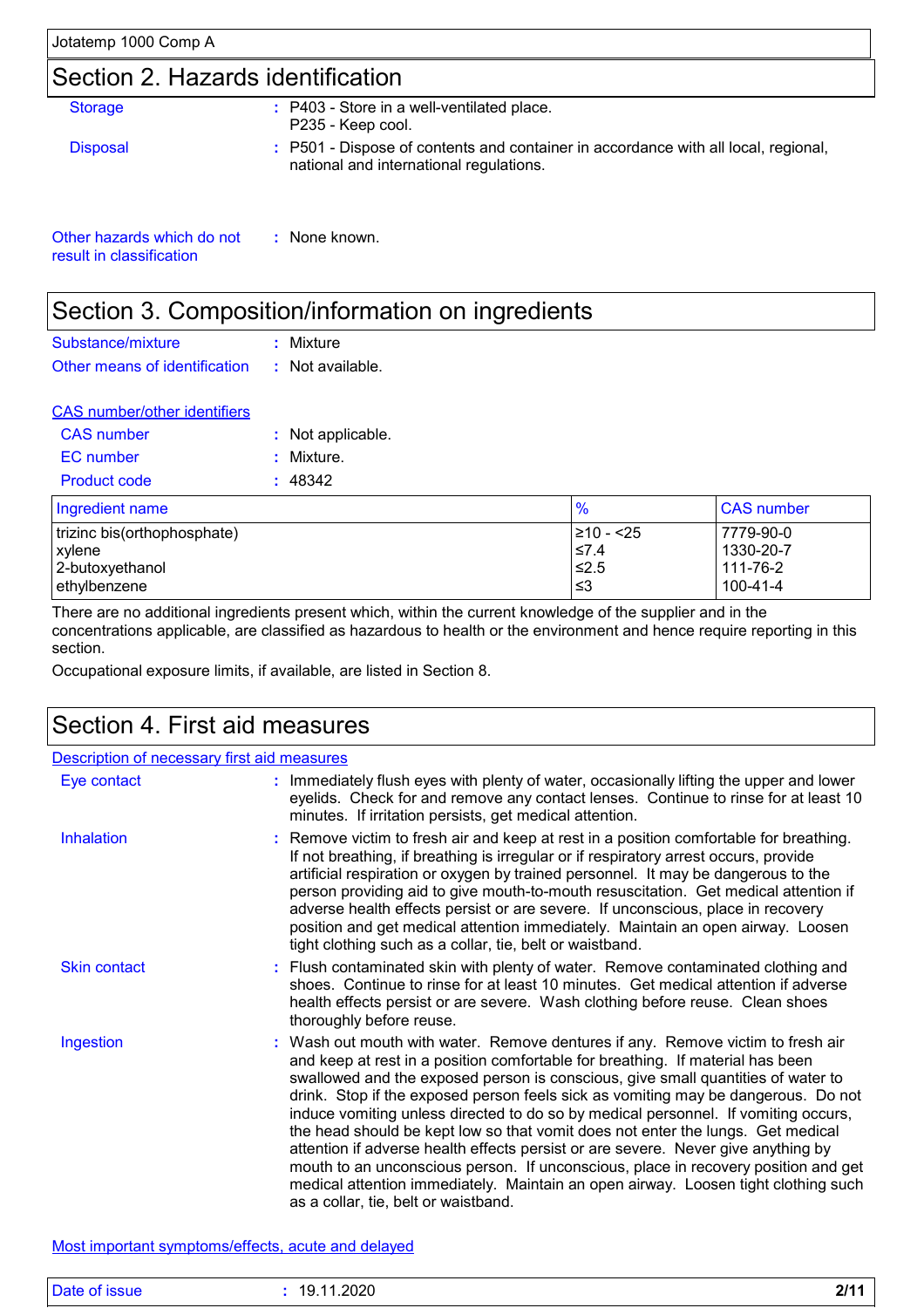### Section 4. First aid measures

| Potential acute health effects    |                                                                                                                                                                               |
|-----------------------------------|-------------------------------------------------------------------------------------------------------------------------------------------------------------------------------|
| Eye contact                       | : No known significant effects or critical hazards.                                                                                                                           |
| <b>Inhalation</b>                 | : No known significant effects or critical hazards.                                                                                                                           |
| <b>Skin contact</b>               | : Causes mild skin irritation.                                                                                                                                                |
| Ingestion                         | : No known significant effects or critical hazards.                                                                                                                           |
| Over-exposure signs/symptoms      |                                                                                                                                                                               |
| Eye contact                       | : Adverse symptoms may include the following:<br>pain or irritation<br>watering<br>redness                                                                                    |
| <b>Inhalation</b>                 | : No specific data.                                                                                                                                                           |
| <b>Skin contact</b>               | : Adverse symptoms may include the following:<br>irritation<br>redness                                                                                                        |
| Ingestion                         | : No specific data.                                                                                                                                                           |
|                                   | Indication of immediate medical attention and special treatment needed, if necessary                                                                                          |
| Notes to physician                | : Treat symptomatically. Contact poison treatment specialist immediately if large<br>quantities have been ingested or inhaled.                                                |
| <b>Specific treatments</b>        | : No specific treatment.                                                                                                                                                      |
| <b>Protection of first-aiders</b> | : No action shall be taken involving any personal risk or without suitable training. It<br>may be dangerous to the person providing aid to give mouth-to-mouth resuscitation. |

See toxicological information (Section 11)

|                                                    | Section 5. Firefighting measures |                                                                                                                                                                                                                                                                                                                                                                                                                                  |  |  |  |
|----------------------------------------------------|----------------------------------|----------------------------------------------------------------------------------------------------------------------------------------------------------------------------------------------------------------------------------------------------------------------------------------------------------------------------------------------------------------------------------------------------------------------------------|--|--|--|
| <b>Extinguishing media</b>                         |                                  |                                                                                                                                                                                                                                                                                                                                                                                                                                  |  |  |  |
| Suitable extinguishing media                       |                                  | : Use dry chemical, $CO2$ , water spray (fog) or foam.                                                                                                                                                                                                                                                                                                                                                                           |  |  |  |
| Unsuitable extinguishing<br>media                  |                                  | : Do not use water jet.                                                                                                                                                                                                                                                                                                                                                                                                          |  |  |  |
| Specific hazards arising from<br>the chemical      |                                  | : Flammable liquid and vapour. Runoff to sewer may create fire or explosion hazard.<br>In a fire or if heated, a pressure increase will occur and the container may burst, with<br>the risk of a subsequent explosion. This material is toxic to aquatic life with long<br>lasting effects. Fire water contaminated with this material must be contained and<br>prevented from being discharged to any waterway, sewer or drain. |  |  |  |
| <b>Hazardous thermal</b><br>decomposition products |                                  | : Decomposition products may include the following materials:<br>carbon dioxide<br>carbon monoxide<br>phosphorus oxides<br>metal oxide/oxides                                                                                                                                                                                                                                                                                    |  |  |  |
| Special protective actions for<br>fire-fighters    |                                  | : Promptly isolate the scene by removing all persons from the vicinity of the incident if<br>there is a fire. No action shall be taken involving any personal risk or without<br>suitable training. Move containers from fire area if this can be done without risk.<br>Use water spray to keep fire-exposed containers cool.                                                                                                    |  |  |  |
| Special protective equipment<br>for fire-fighters  | ÷.                               | Fire-fighters should wear appropriate protective equipment and self-contained<br>breathing apparatus (SCBA) with a full face-piece operated in positive pressure                                                                                                                                                                                                                                                                 |  |  |  |

mode.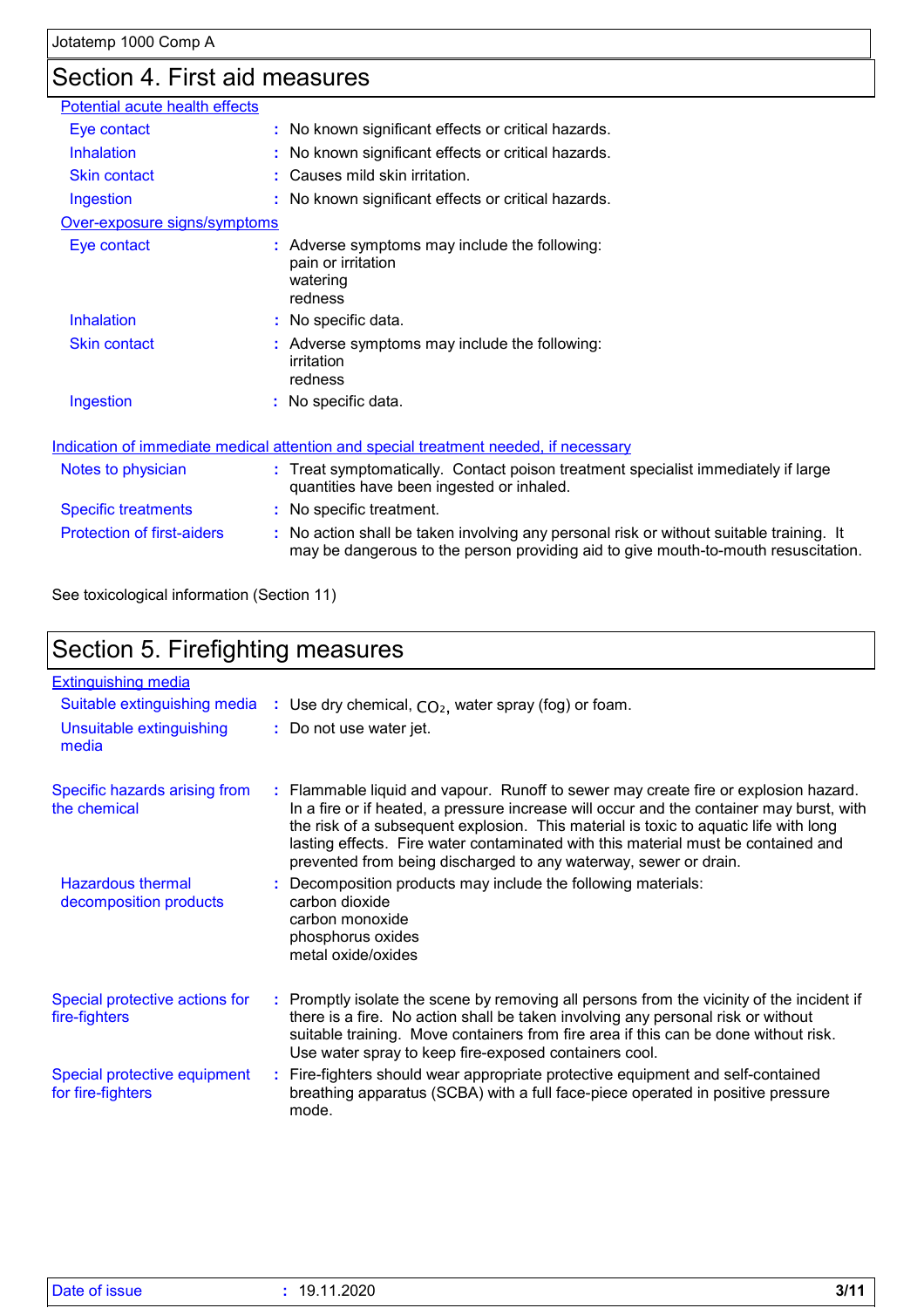### Section 6. Accidental release measures

|                                                      | Personal precautions, protective equipment and emergency procedures                                                                                                                                                                                                                                                                                                                                                                                                                                                                                                                                                                                                                                                                                                     |
|------------------------------------------------------|-------------------------------------------------------------------------------------------------------------------------------------------------------------------------------------------------------------------------------------------------------------------------------------------------------------------------------------------------------------------------------------------------------------------------------------------------------------------------------------------------------------------------------------------------------------------------------------------------------------------------------------------------------------------------------------------------------------------------------------------------------------------------|
| For non-emergency<br>personnel                       | : No action shall be taken involving any personal risk or without suitable training.<br>Evacuate surrounding areas. Keep unnecessary and unprotected personnel from<br>entering. Do not touch or walk through spilt material. Shut off all ignition sources.<br>No flares, smoking or flames in hazard area. Avoid breathing vapour or mist.<br>Provide adequate ventilation. Wear appropriate respirator when ventilation is<br>inadequate. Put on appropriate personal protective equipment.                                                                                                                                                                                                                                                                          |
| For emergency responders                             | If specialised clothing is required to deal with the spillage, take note of any<br>information in Section 8 on suitable and unsuitable materials. See also the<br>information in "For non-emergency personnel".                                                                                                                                                                                                                                                                                                                                                                                                                                                                                                                                                         |
| <b>Environmental precautions</b>                     | : Avoid dispersal of spilt material and runoff and contact with soil, waterways, drains<br>and sewers. Inform the relevant authorities if the product has caused environmental<br>pollution (sewers, waterways, soil or air). Water polluting material. May be harmful<br>to the environment if released in large quantities. Collect spillage.                                                                                                                                                                                                                                                                                                                                                                                                                         |
| Methods and material for containment and cleaning up |                                                                                                                                                                                                                                                                                                                                                                                                                                                                                                                                                                                                                                                                                                                                                                         |
| <b>Small spill</b>                                   | : Stop leak if without risk. Move containers from spill area. Use spark-proof tools and<br>explosion-proof equipment. Dilute with water and mop up if water-soluble.<br>Alternatively, or if water-insoluble, absorb with an inert dry material and place in an<br>appropriate waste disposal container. Dispose of via a licensed waste disposal<br>contractor.                                                                                                                                                                                                                                                                                                                                                                                                        |
| <b>Large spill</b>                                   | : Stop leak if without risk. Move containers from spill area. Use spark-proof tools and<br>explosion-proof equipment. Approach the release from upwind. Prevent entry into<br>sewers, water courses, basements or confined areas. Wash spillages into an<br>effluent treatment plant or proceed as follows. Contain and collect spillage with non-<br>combustible, absorbent material e.g. sand, earth, vermiculite or diatomaceous earth<br>and place in container for disposal according to local regulations (see Section 13).<br>Dispose of via a licensed waste disposal contractor. Contaminated absorbent<br>material may pose the same hazard as the spilt product. Note: see Section 1 for<br>emergency contact information and Section 13 for waste disposal. |

### Section 7. Handling and storage

| Precautions for safe handling                                   | : Eating, drinking and smoking should be prohibited in areas where this material is<br>handled, stored and processed. Workers should wash hands and face before<br>eating, drinking and smoking. Remove contaminated clothing and protective<br>equipment before entering eating areas. See also Section 8 for additional<br>information on hygiene measures.<br>Any gas developed during storage will remain in the container when the temperature<br>is decreased. To avoid splash of paint/thinner when opening the containers release<br>pressure by making a small hole in the plastic seal in the center of the lid.                                                                          |
|-----------------------------------------------------------------|-----------------------------------------------------------------------------------------------------------------------------------------------------------------------------------------------------------------------------------------------------------------------------------------------------------------------------------------------------------------------------------------------------------------------------------------------------------------------------------------------------------------------------------------------------------------------------------------------------------------------------------------------------------------------------------------------------|
| Conditions for safe storage,<br>including any incompatibilities | : Store in accordance with local regulations. Store in a segregated and approved<br>area. Store in original container protected from direct sunlight in a dry, cool and well-<br>ventilated area, away from incompatible materials (see Section 10) and food and<br>drink. Eliminate all ignition sources. Separate from oxidizing materials. Keep<br>container tightly closed and sealed until ready for use. Containers that have been<br>opened must be carefully resealed and kept upright to prevent leakage. Do not<br>store in unlabelled containers. Use appropriate containment to avoid environmental<br>contamination. See Section 10 for incompatible materials before handling or use. |

### Section 8. Exposure controls/personal protection

#### Control parameters

**Occupational exposure limits**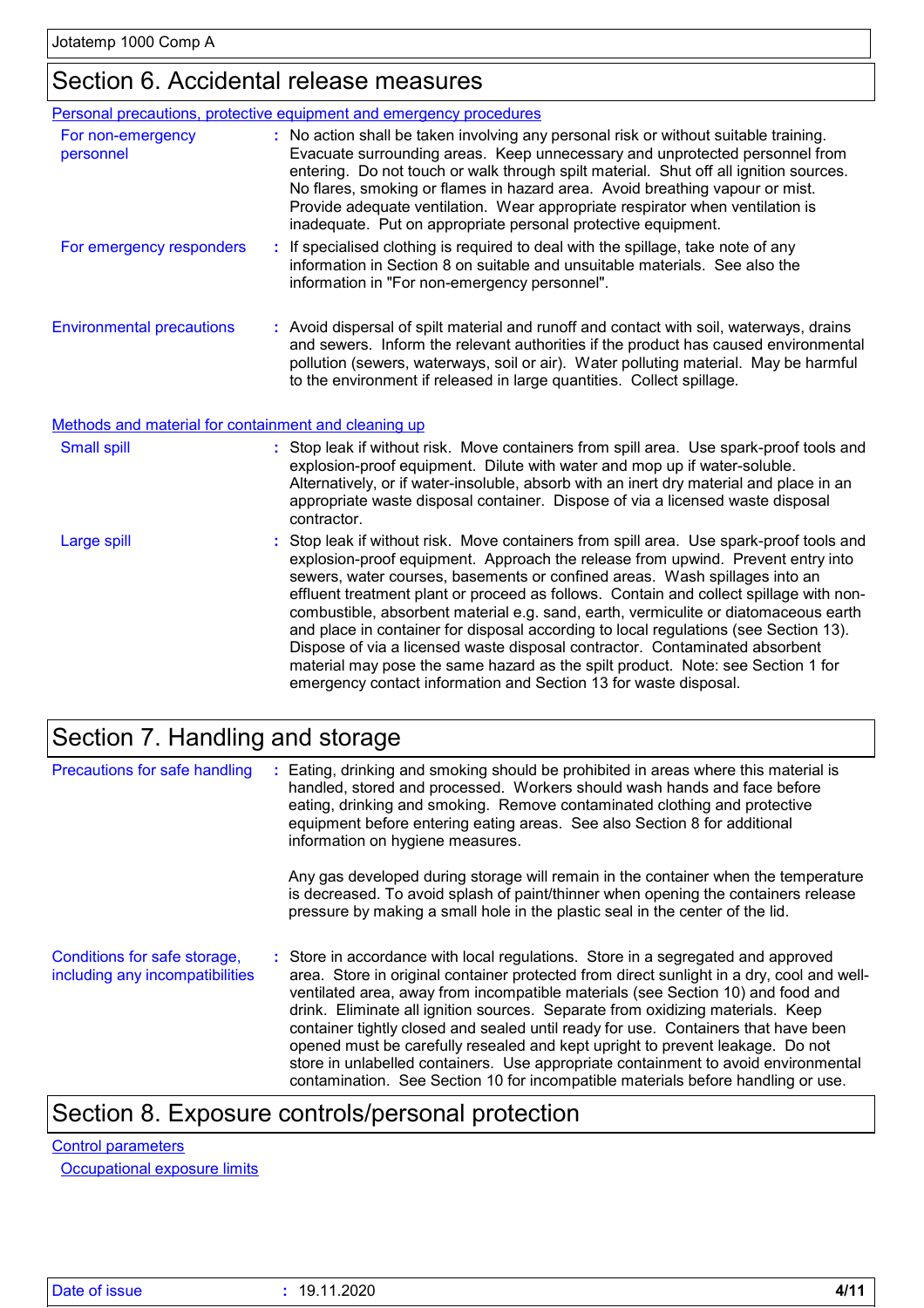### Section 8. Exposure controls/personal protection

| Ingredient name                             |                                                                                                                                                                                    | <b>Exposure limits</b>                                                                                                                                                                                                                                                                                                                                                                                                                                                                                                                                                                                      |
|---------------------------------------------|------------------------------------------------------------------------------------------------------------------------------------------------------------------------------------|-------------------------------------------------------------------------------------------------------------------------------------------------------------------------------------------------------------------------------------------------------------------------------------------------------------------------------------------------------------------------------------------------------------------------------------------------------------------------------------------------------------------------------------------------------------------------------------------------------------|
| xylene                                      |                                                                                                                                                                                    | Ministry of Labor (Thailand, 8/2017).                                                                                                                                                                                                                                                                                                                                                                                                                                                                                                                                                                       |
| 2-butoxyethanol                             |                                                                                                                                                                                    | TWA: 100 ppm 8 hours.<br>Ministry of Labor (Thailand, 8/2017).                                                                                                                                                                                                                                                                                                                                                                                                                                                                                                                                              |
| ethylbenzene                                |                                                                                                                                                                                    | TWA: 50 ppm 8 hours.<br>Ministry of Labor (Thailand, 8/2017).<br>TWA: 100 ppm 8 hours.                                                                                                                                                                                                                                                                                                                                                                                                                                                                                                                      |
| <b>Recommended monitoring</b><br>procedures | determination of hazardous substances will also be required.                                                                                                                       | If this product contains ingredients with exposure limits, personal, workplace<br>atmosphere or biological monitoring may be required to determine the effectiveness<br>of the ventilation or other control measures and/or the necessity to use respiratory<br>protective equipment. Reference should be made to appropriate monitoring<br>standards. Reference to national guidance documents for methods for the                                                                                                                                                                                         |
| Appropriate engineering<br>controls         | : Use only with adequate ventilation. Use process enclosures, local exhaust<br>limits. Use explosion-proof ventilation equipment.                                                  | ventilation or other engineering controls to keep worker exposure to airborne<br>contaminants below any recommended or statutory limits. The engineering controls<br>also need to keep gas, vapour or dust concentrations below any lower explosive                                                                                                                                                                                                                                                                                                                                                         |
| <b>Environmental exposure</b><br>controls   | cases, fume scrubbers, filters or engineering modifications to the process<br>equipment will be necessary to reduce emissions to acceptable levels.                                | Emissions from ventilation or work process equipment should be checked to ensure<br>they comply with the requirements of environmental protection legislation. In some                                                                                                                                                                                                                                                                                                                                                                                                                                      |
| <b>Individual protection measures</b>       |                                                                                                                                                                                    |                                                                                                                                                                                                                                                                                                                                                                                                                                                                                                                                                                                                             |
| <b>Hygiene measures</b>                     | safety showers are close to the workstation location.                                                                                                                              | : Wash hands, forearms and face thoroughly after handling chemical products, before<br>eating, smoking and using the lavatory and at the end of the working period.<br>Appropriate techniques should be used to remove potentially contaminated clothing.<br>Wash contaminated clothing before reusing. Ensure that eyewash stations and                                                                                                                                                                                                                                                                    |
| Eye/face protection                         |                                                                                                                                                                                    | Safety eyewear complying to EN 166 should be used when a risk assessment<br>indicates this is necessary to avoid exposure to liquid splashes, mists, gases or<br>dusts. If contact is possible, the following protection should be worn, unless the<br>assessment indicates a higher degree of protection: chemical splash goggles.                                                                                                                                                                                                                                                                         |
| <b>Skin protection</b>                      |                                                                                                                                                                                    |                                                                                                                                                                                                                                                                                                                                                                                                                                                                                                                                                                                                             |
| <b>Hand protection</b>                      | estimated.                                                                                                                                                                         | : Chemical-resistant, impervious gloves complying with an approved standard should<br>be worn at all times when handling chemical products if a risk assessment indicates<br>this is necessary. Considering the parameters specified by the glove manufacturer,<br>check during use that the gloves are still retaining their protective properties. It<br>should be noted that the time to breakthrough for any glove material may be<br>different for different glove manufacturers. In the case of mixtures, consisting of<br>several substances, the protection time of the gloves cannot be accurately |
|                                             | resistance to any individual or combination of chemicals.<br>storage, maintenance and replacement must be followed.<br>material.                                                   | There is no one glove material or combination of materials that will give unlimited<br>The breakthrough time must be greater than the end use time of the product.<br>The instructions and information provided by the glove manufacturer on use,<br>Gloves should be replaced regularly and if there is any sign of damage to the glove<br>Always ensure that gloves are free from defects and that they are stored and used                                                                                                                                                                               |
|                                             | correctly.<br>damage and poor maintenance.<br>applied once exposure has occurred.                                                                                                  | The performance or effectiveness of the glove may be reduced by physical/chemical<br>Barrier creams may help to protect the exposed areas of the skin but should not be                                                                                                                                                                                                                                                                                                                                                                                                                                     |
|                                             | Wear suitable gloves tested to EN374.<br>May be used, gloves(breakthrough time) 4 - 8 hours: neoprene, PVC<br>rubber, Viton®, Saranex, 4H, nitrile rubber, polyvinyl alcohol (PVA) | Recommended, gloves(breakthrough time) > 8 hours: fluor rubber, Teflon, butyl                                                                                                                                                                                                                                                                                                                                                                                                                                                                                                                               |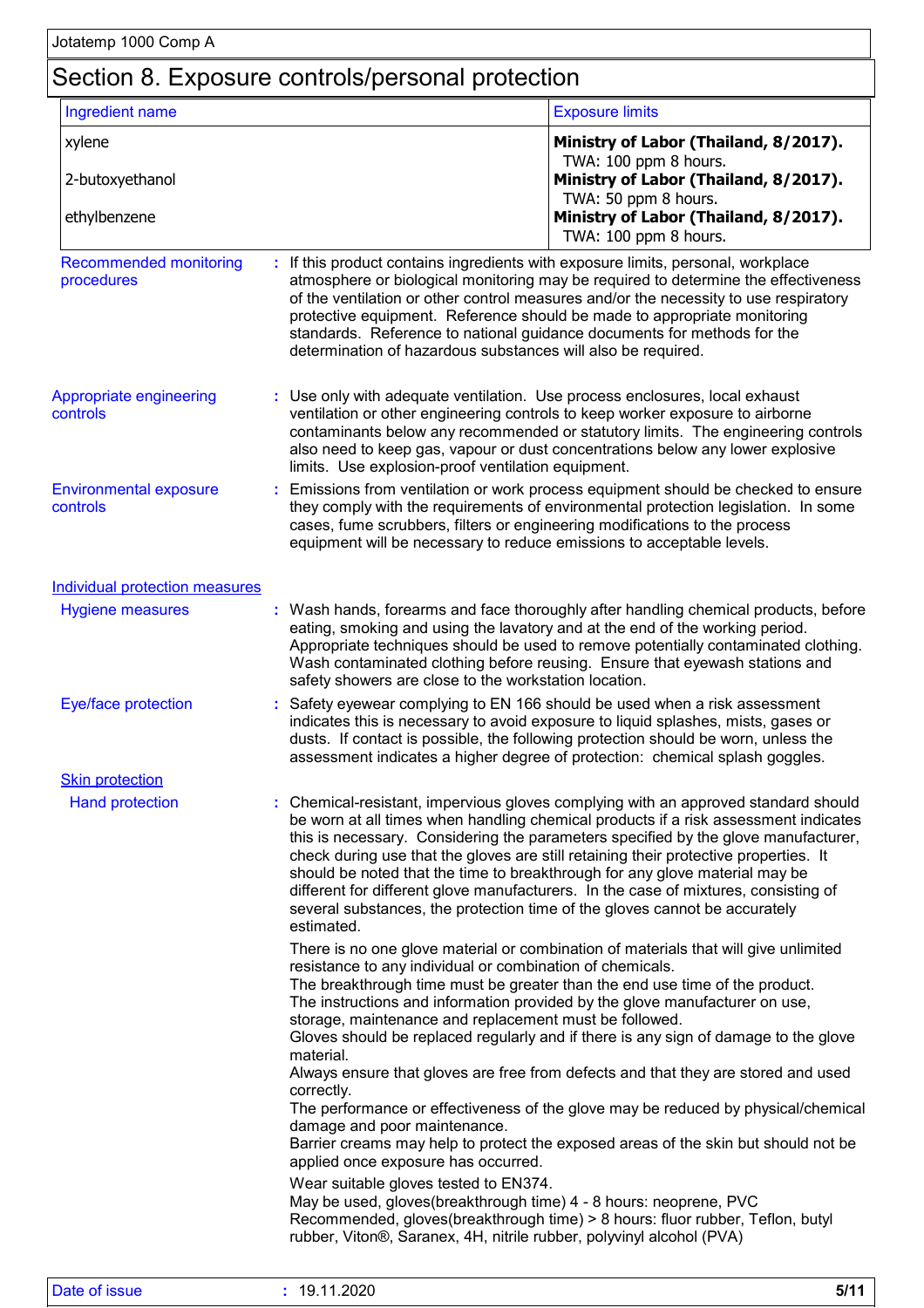### Section 8. Exposure controls/personal protection

| <b>Body protection</b>        | : Personal protective equipment for the body should be selected based on the task<br>being performed and the risks involved and should be approved by a specialist<br>before handling this product. When there is a risk of ignition from static electricity,<br>wear anti-static protective clothing. For the greatest protection from static<br>discharges, clothing should include anti-static overalls, boots and gloves. |
|-------------------------------|-------------------------------------------------------------------------------------------------------------------------------------------------------------------------------------------------------------------------------------------------------------------------------------------------------------------------------------------------------------------------------------------------------------------------------|
| Other skin protection         | : Appropriate footwear and any additional skin protection measures should be<br>selected based on the task being performed and the risks involved and should be<br>approved by a specialist before handling this product.                                                                                                                                                                                                     |
| <b>Respiratory protection</b> | : Based on the hazard and potential for exposure, select a respirator that meets the<br>appropriate standard or certification. Respirators must be used according to a<br>respiratory protection program to ensure proper fitting, training, and other important<br>aspects of use.                                                                                                                                           |
|                               | If workers are exposed to concentrations above the exposure limit, they must use a<br>respirator according to EN 140. Use respiratory mask with charcoal and dust filter<br>when spraying this product, according to EN 14387(as filter combination A2-P2). In<br>confined spaces, use compressed-air or fresh-air respiratory equipment. When use<br>of roller or brush, consider use of charcoalfilter.                     |
|                               |                                                                                                                                                                                                                                                                                                                                                                                                                               |

### Section 9. Physical and chemical properties

|                                   | $:$ Liquid.                                                                                                                     |
|-----------------------------------|---------------------------------------------------------------------------------------------------------------------------------|
|                                   | : Various                                                                                                                       |
|                                   | Characteristic.                                                                                                                 |
|                                   | Not available.                                                                                                                  |
|                                   | Not applicable.                                                                                                                 |
|                                   | : Not applicable.                                                                                                               |
|                                   | Lowest known value: 136.1°C (277°F) (ethylbenzene). Weighted average: 156.96°C<br>$(314.5^{\circ}F)$                            |
|                                   | : Closed cup: 27°C (80.6°F)                                                                                                     |
|                                   | Not applicable.                                                                                                                 |
|                                   | : Not applicable.                                                                                                               |
|                                   | Highest known value: 0.84 (ethylbenzene) Weighted average: 0.46compared with<br>butyl acetate                                   |
|                                   | : Not applicable.                                                                                                               |
|                                   | $: 0.8 - 14\%$                                                                                                                  |
|                                   | : Highest known value: 1.2 kPa (9.3 mm Hg) (at $20^{\circ}$ C) (ethylbenzene). Weighted<br>average: 0.8 kPa (6 mm Hg) (at 20°C) |
|                                   | Highest known value: 5.1 (Air = 1) (dipropylene glycol methyl ether). Weighted<br>average: $4.17$ (Air = 1)                     |
|                                   | : 1.862 to 1.931 g/cm <sup>3</sup>                                                                                              |
|                                   | : Insoluble in the following materials: cold water and hot water.                                                               |
| Partition coefficient: n-octanol/ | : Not available.                                                                                                                |
|                                   | : Lowest known value: $207^{\circ}$ C (404.6°F) (dipropylene glycol methyl ether).                                              |
|                                   | : Not available.                                                                                                                |
|                                   | : Not available.                                                                                                                |
|                                   | : Kinematic (40°C): >0.205 cm <sup>2</sup> /s (>20.5 mm <sup>2</sup> /s)                                                        |
|                                   |                                                                                                                                 |
|                                   |                                                                                                                                 |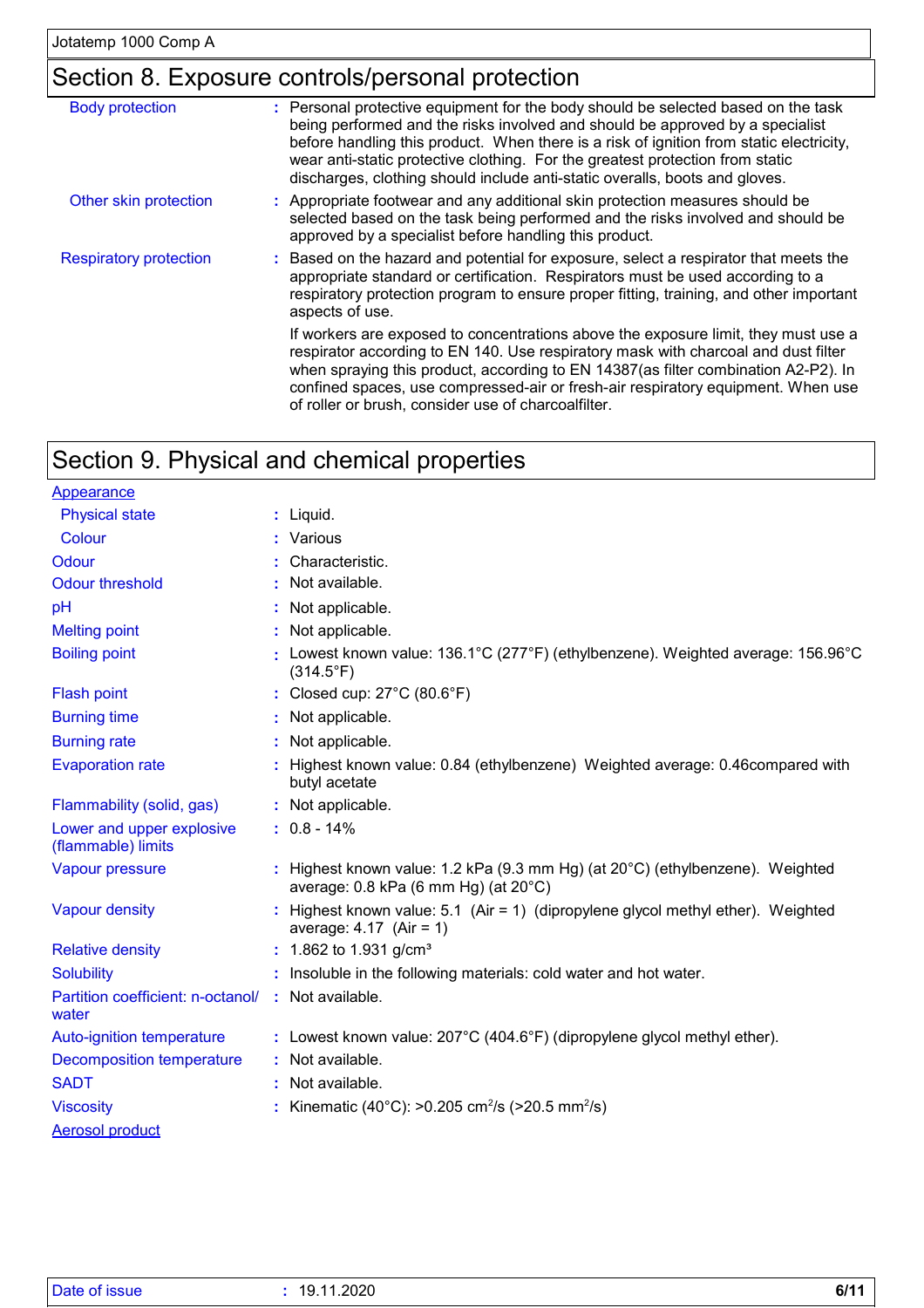### Section 10. Stability and reactivity

| Reactivity                                 | : No specific test data related to reactivity available for this product or its ingredients.                                                                                 |
|--------------------------------------------|------------------------------------------------------------------------------------------------------------------------------------------------------------------------------|
| <b>Chemical stability</b>                  | : The product is stable.                                                                                                                                                     |
| Possibility of hazardous<br>reactions      | : Under normal conditions of storage and use, hazardous reactions will not occur.                                                                                            |
| Conditions to avoid                        | : Avoid all possible sources of ignition (spark or flame). Do not pressurise, cut, weld,<br>braze, solder, drill, grind or expose containers to heat or sources of ignition. |
| Incompatible materials                     | : Keep away from the following materials to prevent strong exothermic reactions:<br>oxidising agents, strong alkalis, strong acids.                                          |
| <b>Hazardous decomposition</b><br>products | : Under normal conditions of storage and use, hazardous decomposition products<br>should not be produced.                                                                    |

### Section 11. Toxicological information

#### Information on toxicological effects

#### **Acute toxicity**

| Product/ingredient name | Result                        | <b>Species</b> | <b>Dose</b> | <b>Exposure</b> |
|-------------------------|-------------------------------|----------------|-------------|-----------------|
| xylene                  | <b>LC50 Inhalation Vapour</b> | Rat            | 20 mg/l     | 4 hours         |
|                         | LD50 Oral                     | Rat            | 4300 mg/kg  |                 |
|                         | <b>TDLo Dermal</b>            | Rabbit         | 4300 mg/kg  |                 |
| 2-butoxyethanol         | LD50 Oral                     | Guinea pig -   | 1414 mg/kg  |                 |
|                         |                               | Male, Female   |             |                 |
|                         | LD50 Oral                     | Rat - Male,    | 1300 mg/kg  |                 |
|                         |                               | Female         |             |                 |
| ethylbenzene            | <b>LC50 Inhalation Vapour</b> | Rat - Male     | $17.8$ mg/l | 4 hours         |
|                         | LD50 Dermal                   | Rabbit         | >5000 mg/kg |                 |
|                         | LD50 Oral                     | Rat            | 3500 mg/kg  |                 |

#### **Irritation/Corrosion**

| <b>Product/ingredient name</b> | <b>Result</b>            | <b>Species</b> | <b>Score</b> | Exposure                   | <b>Observation</b>       |
|--------------------------------|--------------------------|----------------|--------------|----------------------------|--------------------------|
| <b>xylene</b>                  | Eyes - Mild irritant     | Rabbit         |              | 87 milligrams  -           |                          |
|                                | Skin - Mild irritant     | Rat            |              | 8 hours 60<br>Imicroliters | $\overline{\phantom{a}}$ |
| 2-butoxyethanol                | Eyes - Moderate irritant | Rabbit         |              | 24 hours 100 -<br>mg       |                          |
|                                | Skin - Mild irritant     | Rabbit         |              | 500 mg                     |                          |

#### **Sensitisation**

Not available.

**Mutagenicity** 

Not available.

**Carcinogenicity** 

Not available.

Reproductive toxicity Not available.

**Teratogenicity** 

Not available.

#### Specific target organ toxicity (single exposure)

| <b>Name</b> | Category   | Route of<br>exposure | <b>Target organs</b>            |
|-------------|------------|----------------------|---------------------------------|
| l xvlene    | Category 3 | Not applicable.      | Respiratory tract<br>irritation |

Specific target organ toxicity (repeated exposure)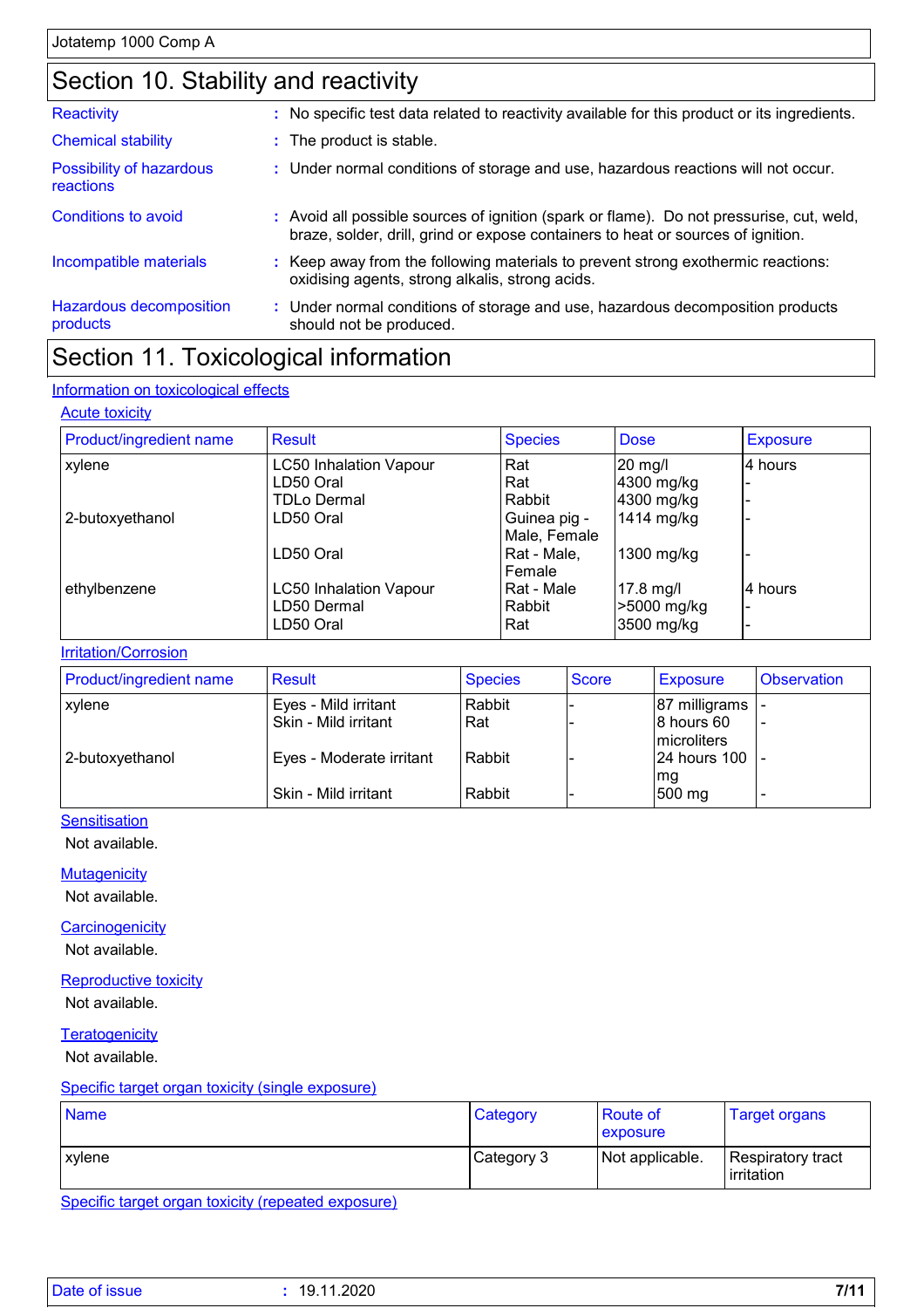| Jotatemp 1000 Comp A           |                                                     |                                |                                                                                |                      |  |
|--------------------------------|-----------------------------------------------------|--------------------------------|--------------------------------------------------------------------------------|----------------------|--|
|                                | Section 11. Toxicological information               |                                |                                                                                |                      |  |
| <b>Name</b>                    |                                                     | Category                       | Route of<br>exposure                                                           | <b>Target organs</b> |  |
| ethylbenzene                   |                                                     | Category 2                     | Not determined                                                                 | hearing organs       |  |
| <b>Aspiration hazard</b>       |                                                     |                                |                                                                                |                      |  |
| <b>Name</b>                    |                                                     |                                | <b>Result</b>                                                                  |                      |  |
| xylene<br>ethylbenzene         |                                                     |                                | <b>ASPIRATION HAZARD - Category 1</b><br><b>ASPIRATION HAZARD - Category 1</b> |                      |  |
| Potential acute health effects |                                                     |                                |                                                                                |                      |  |
| Eye contact                    | : No known significant effects or critical hazards. |                                |                                                                                |                      |  |
| <b>Inhalation</b>              | : No known significant effects or critical hazards. |                                |                                                                                |                      |  |
| <b>Skin contact</b>            |                                                     | : Causes mild skin irritation. |                                                                                |                      |  |
|                                |                                                     |                                | No known significant effects or critical hazards.                              |                      |  |

|                     | Symptoms related to the physical, chemical and toxicological characteristics               |  |
|---------------------|--------------------------------------------------------------------------------------------|--|
| <b>Inhalation</b>   | : No specific data.                                                                        |  |
| Ingestion           | : No specific data.                                                                        |  |
| <b>Skin contact</b> | : Adverse symptoms may include the following:<br>irritation<br>redness                     |  |
| Eye contact         | : Adverse symptoms may include the following:<br>pain or irritation<br>watering<br>redness |  |

| Potential chronic health effects |                                                     |
|----------------------------------|-----------------------------------------------------|
| <b>General</b>                   | : No known significant effects or critical hazards. |
| Carcinogenicity                  | : No known significant effects or critical hazards. |
| <b>Mutagenicity</b>              | : No known significant effects or critical hazards. |
| <b>Teratogenicity</b>            | : No known significant effects or critical hazards. |
| <b>Developmental effects</b>     | : No known significant effects or critical hazards. |
| <b>Fertility effects</b>         | : No known significant effects or critical hazards. |

### Numerical measures of toxicity

Acute toxicity estimates

| Route                | <b>ATE</b> value |
|----------------------|------------------|
| Oral                 | 21800.95 mg/kg   |
| Dermal               | 12001.19 mg/kg   |
| Inhalation (vapours) | 146.88 mg/l      |

## Section 12. Ecological information

**Toxicity**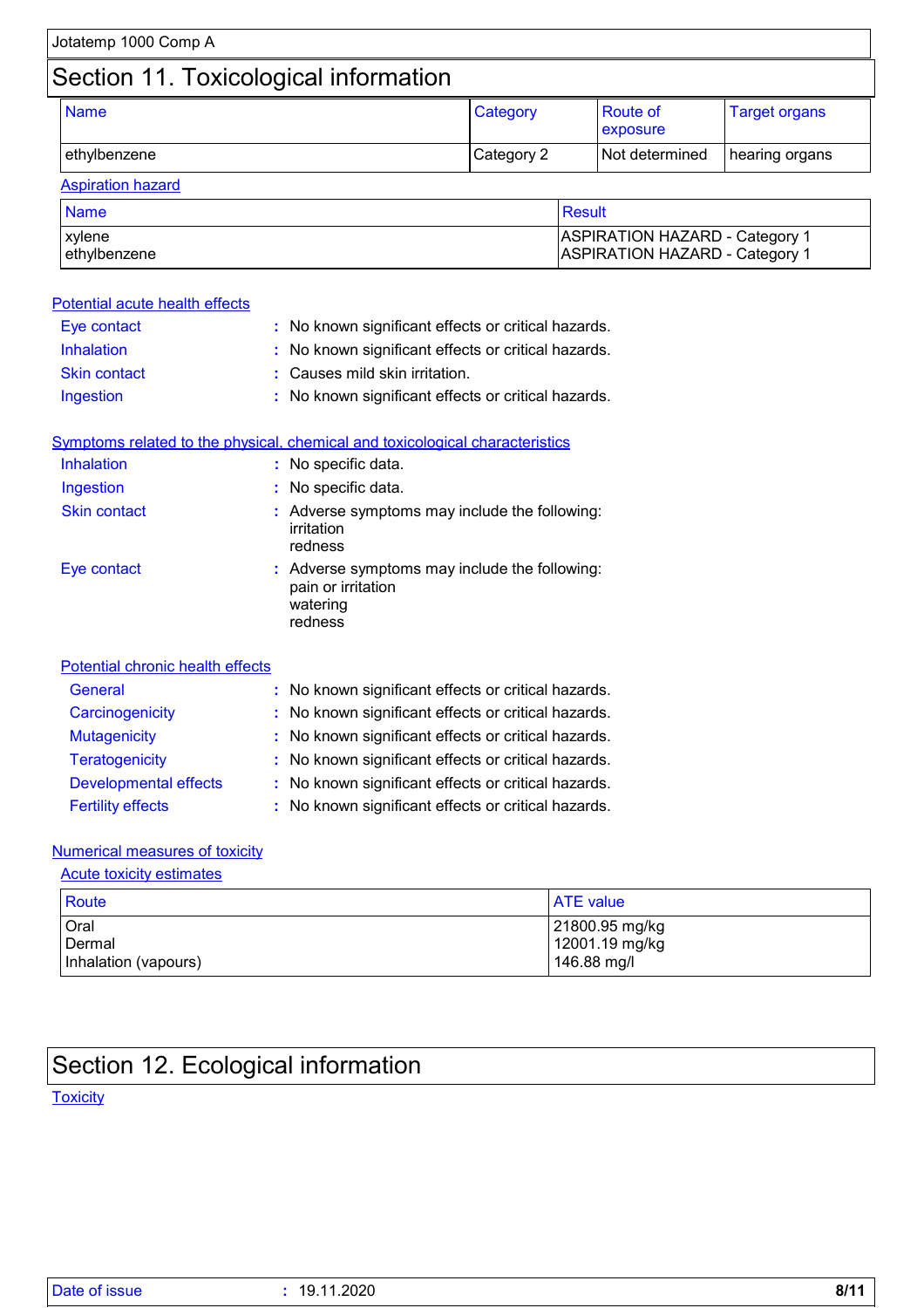### Section 12. Ecological information

| <b>Product/ingredient name</b> | <b>Result</b>                                                         | <b>Species</b>                                                       | <b>Exposure</b>                   |
|--------------------------------|-----------------------------------------------------------------------|----------------------------------------------------------------------|-----------------------------------|
| trizinc bis(orthophosphate)    | Acute LC50 0.14 mg/l<br>Chronic NOEC 0.1 mg/l                         | Fish - Oncorhynchus mykiss<br>Micro-organism                         | 96 hours<br>4 hours               |
| 2-butoxyethanol                | Acute EC50 1000 mg/l Fresh water<br>Acute LC50 1000 mg/l Marine water | Daphnia - Daphnia magna<br>Crustaceans -<br>Chaetogammarus marinus - | 48 hours<br>48 hours              |
| ethylbenzene                   | Acute EC50 7.2 mg/l<br>Acute EC50 2.93 mg/l<br>Acute LC50 4.2 mg/l    | Young<br>Algae<br>Daphnia<br>Fish                                    | 148 hours<br>48 hours<br>96 hours |

#### Persistence and degradability

| <b>Product/ingredient name</b> | Aquatic half-life | <b>Photolysis</b> | Biodegradability   |
|--------------------------------|-------------------|-------------------|--------------------|
| trizinc bis(orthophosphate)    |                   |                   | <b>Not readily</b> |
| <b>xylene</b>                  |                   |                   | Readily            |
| lethvlbenzene                  |                   |                   | Readily            |

#### **Bioaccumulative potential**

| <b>Product/ingredient name</b> | $\mathsf{LogP}_\mathsf{ow}$ | <b>BCF</b>  | Potential |
|--------------------------------|-----------------------------|-------------|-----------|
| trizinc bis(orthophosphate)    | <u>. </u>                   | 60960       | high      |
| <b>xvlene</b>                  | 3.12                        | 8.1 to 25.9 | llow      |
| 2-butoxyethanol                | 0.81                        |             | llow      |
| lethylbenzene                  | 3.6                         |             | llow      |

#### **Mobility in soil**

| Soil/water partition           | : Not available. |
|--------------------------------|------------------|
| coefficient (K <sub>oc</sub> ) |                  |

Other adverse effects **:** No known significant effects or critical hazards.

### Section 13. Disposal considerations

Disposal methods **:**

The generation of waste should be avoided or minimised wherever possible. Disposal of this product, solutions and any by-products should at all times comply with the requirements of environmental protection and waste disposal legislation and any regional local authority requirements. Dispose of surplus and nonrecyclable products via a licensed waste disposal contractor. Waste should not be disposed of untreated to the sewer unless fully compliant with the requirements of all authorities with jurisdiction. Waste packaging should be recycled. Incineration or landfill should only be considered when recycling is not feasible. This material and its container must be disposed of in a safe way. Care should be taken when handling emptied containers that have not been cleaned or rinsed out. Empty containers or liners may retain some product residues. Vapour from product residues may create a highly flammable or explosive atmosphere inside the container. Do not cut, weld or grind used containers unless they have been cleaned thoroughly internally. Avoid dispersal of spilt material and runoff and contact with soil, waterways, drains and sewers.

### Section 14. Transport information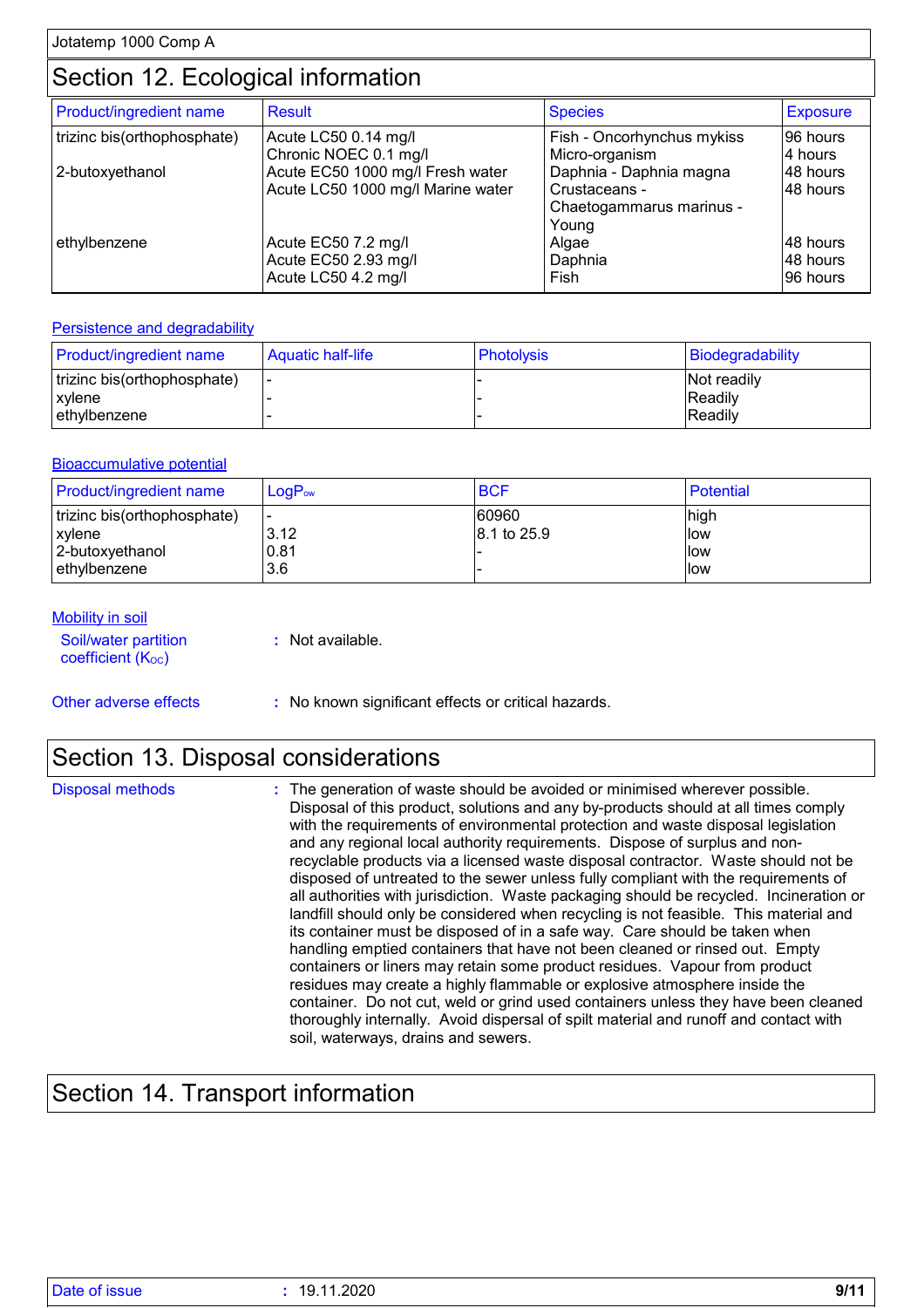### Section 14. Transport information

|                                        | <b>UN</b>                                                                                                                                                                                                                              | <b>IMDG</b>                                                                                                                                                                                                                     | <b>IATA</b>                                                                                                                                                                                                                     |
|----------------------------------------|----------------------------------------------------------------------------------------------------------------------------------------------------------------------------------------------------------------------------------------|---------------------------------------------------------------------------------------------------------------------------------------------------------------------------------------------------------------------------------|---------------------------------------------------------------------------------------------------------------------------------------------------------------------------------------------------------------------------------|
| <b>UN</b> number                       | <b>UN1263</b>                                                                                                                                                                                                                          | <b>UN1263</b>                                                                                                                                                                                                                   | <b>UN1263</b>                                                                                                                                                                                                                   |
| <b>UN proper shipping</b><br>name      | Paint                                                                                                                                                                                                                                  | Paint. Marine pollutant (trizinc<br>bis(orthophosphate))                                                                                                                                                                        | Paint                                                                                                                                                                                                                           |
| <b>Transport hazard</b><br>class(es)   | 3                                                                                                                                                                                                                                      | 3<br>3                                                                                                                                                                                                                          |                                                                                                                                                                                                                                 |
| <b>Packing group</b>                   | Ш                                                                                                                                                                                                                                      | Ш                                                                                                                                                                                                                               | Ш                                                                                                                                                                                                                               |
| Environmental<br>hazards               | Yes. The environmentally<br>hazardous substance mark is<br>not required.                                                                                                                                                               | Yes.                                                                                                                                                                                                                            | Yes. The environmentally<br>hazardous substance mark is<br>not required.                                                                                                                                                        |
| <b>Special precautions</b><br>for user | <b>Transport within user's</b><br>premises: always transport in<br>closed containers that are<br>upright and secure. Ensure<br>that persons transporting the<br>product know what to do in<br>the event of an accident or<br>spillage. | Transport within user's<br>premises: always transport in<br>closed containers that are<br>upright and secure. Ensure<br>that persons transporting the<br>product know what to do in<br>the event of an accident or<br>spillage. | Transport within user's<br>premises: always transport<br>in closed containers that are<br>upright and secure. Ensure<br>that persons transporting the<br>product know what to do in<br>the event of an accident or<br>spillage. |
| <b>Additional</b><br>information       |                                                                                                                                                                                                                                        | The marine pollutant mark is<br>not required when transported<br>in sizes of $\leq$ 5 L or $\leq$ 5 kg.<br><b>Emergency schedules F-E,</b><br>$S-E$                                                                             | The environmentally<br>hazardous substance mark<br>may appear if required by<br>other transportation<br>regulations.                                                                                                            |

Transport in bulk according to **:** Not available. Annex II of Marpol and the IBC Code ADR / RID **:** Tunnel restriction code: (D/E)

Hazard identification number: 30

### Section 15. Regulatory information

#### Hazardous Substance Act B.E. 2535 (1992) Ingredient name Type Authority Conditions<br>
Type Authority Conditions<br>
Type Authority Conditions<br>
Department of Except the **Type** Department of Industrial Works Except the part on responsibility of The Food and Drug **Administration** lead and 3 Department of Industrial Works -

No known specific national and/or regional regulations applicable to this product (including its ingredients).

### Section 16. Other information

| <b>History</b>                              |              |
|---------------------------------------------|--------------|
| Date of printing                            | : 19.11.2020 |
| Date of issue/Date of revision : 19.11.2020 |              |
| Date of previous issue                      | : 19.11.2020 |
| <b>Version</b>                              | : 1.01       |